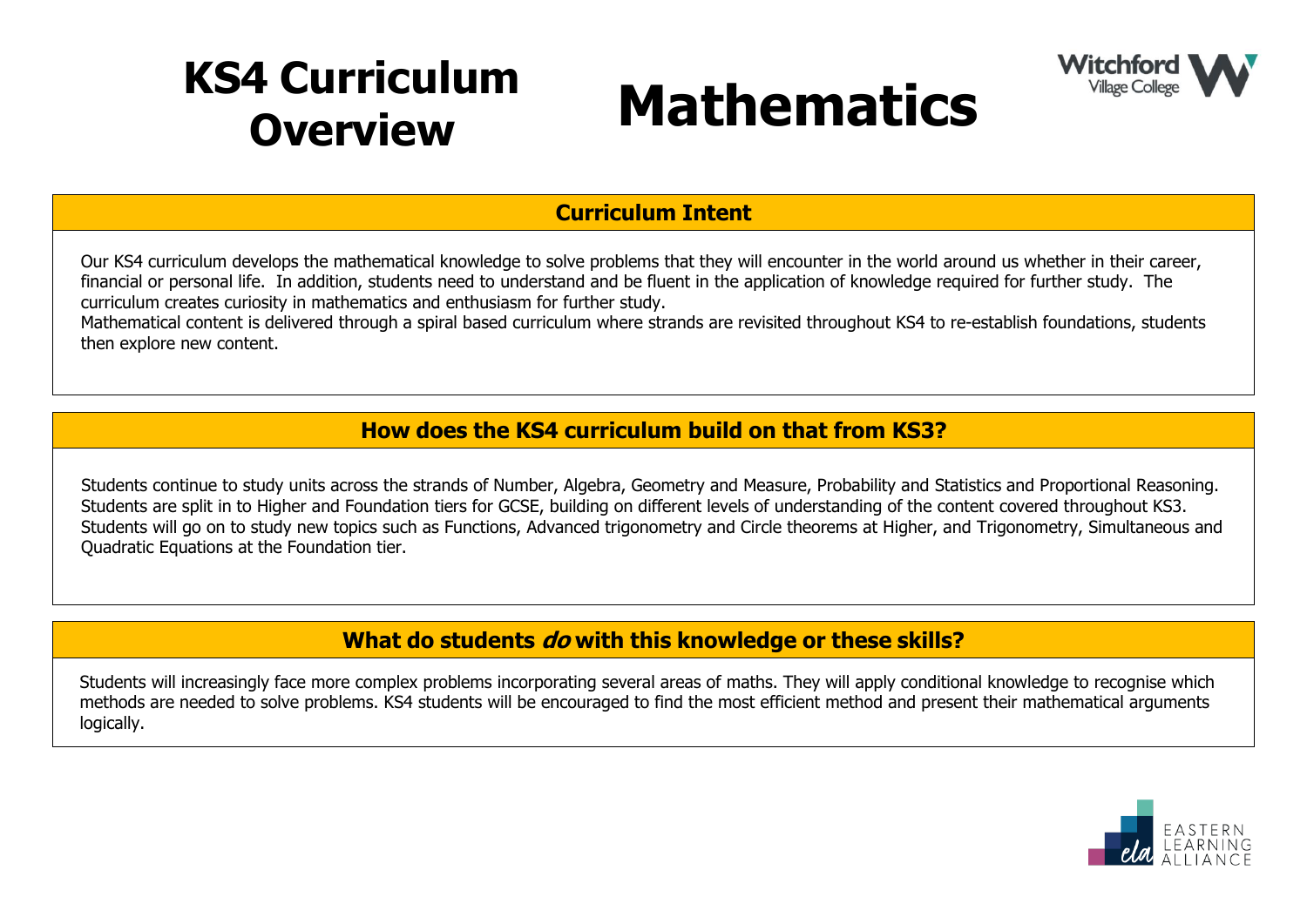## **How does the KS4 curriculum align to the National Curriculum?**

Our KS4 curriculum contains all elements of the national curriculum as part of the preparation for the GCSE examinations and further study. In addition, our most able students are entered for UKMT challenges and work towards the Advanced Free Standing Maths Qualification.

| What new knowledge or skills are students taught? |                                                                                                                                                                                                                |                                                                                                                                                                                        |                                                                                                                                                                                              |                                                                                                                                                                                                                                                                                                      |  |  |
|---------------------------------------------------|----------------------------------------------------------------------------------------------------------------------------------------------------------------------------------------------------------------|----------------------------------------------------------------------------------------------------------------------------------------------------------------------------------------|----------------------------------------------------------------------------------------------------------------------------------------------------------------------------------------------|------------------------------------------------------------------------------------------------------------------------------------------------------------------------------------------------------------------------------------------------------------------------------------------------------|--|--|
| <b>Term</b>                                       | Year 10                                                                                                                                                                                                        |                                                                                                                                                                                        | <b>Year 11</b>                                                                                                                                                                               |                                                                                                                                                                                                                                                                                                      |  |  |
|                                                   | <b>Higher</b>                                                                                                                                                                                                  | <b>Foundation</b>                                                                                                                                                                      | <b>Higher</b>                                                                                                                                                                                | <b>Foundation</b>                                                                                                                                                                                                                                                                                    |  |  |
| <b>Autumn</b>                                     | Ratio<br>Indices and Standard Form<br>Venn Diagrams<br>Algebraic Expressions and Proof<br>Parallel lines, Internal and<br>External angles<br>Pythagoras (2d & 3d)<br><b>Right Angled Trigonometry</b><br>Surds | Multiplying and Dividing<br>Multiples, Factors & Primes<br>Venn Diagrams<br><b>Negative Numbers</b><br>Algebraic Simplification<br>Direct Proportion<br>Solving Equations<br>Fractions | Sine Rule and Cosine Rule<br>Quadratic Sequences and Iteration.<br>Plotting and using non linear<br>graphs<br>Graphs and equation solving<br><b>Graph Transformations</b><br>Circle Theorems | Percentages<br>Compound Interest<br><b>Negative Numbers</b><br>Solving equations<br>Areas and volumes<br>Pythagoras<br>Rounding and Estimating<br>Standard Form<br>Plotting and using linear graphs<br><b>Expanding and Factorising</b><br>Solving a quadratic by Factorising<br>Rearranging Formula |  |  |